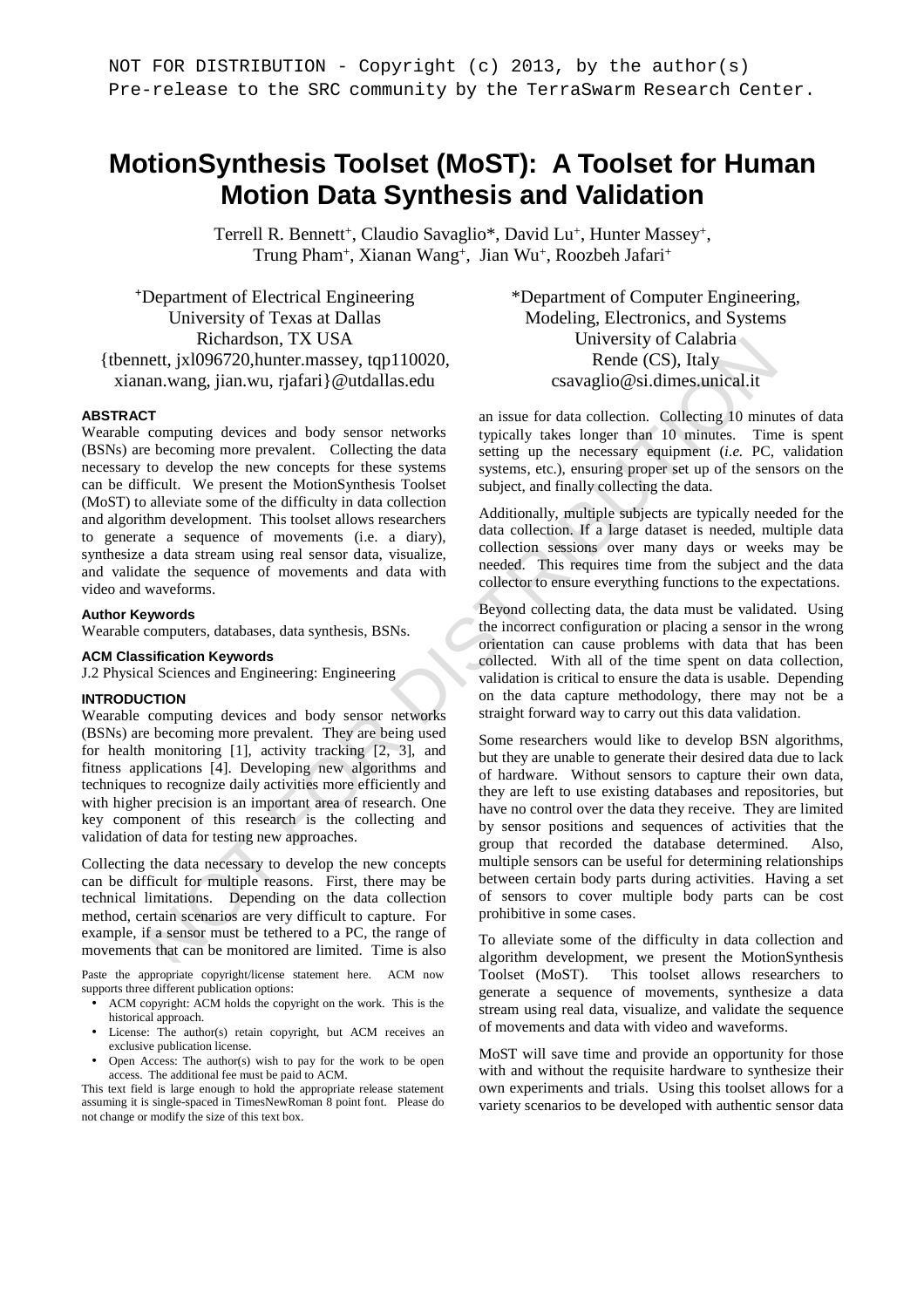and straightforward validation with a variety of movements and subjects which will hasten algorithm development.

The rest of this paper is arranged in the following manner. The next section of the paper reviews related works. That is followed by the section which explains our data collection process. The following section introduces the diary generation tool. The next two sections cover the data synthesis tool, and the data visualization tool respectively. Finally, we present enhancement ideas and our conclusions.

# **RELATED WORKS**

Wearable computers and body sensor networks (BSN) for activity monitoring resemble cyber-physical systems. Wearable computers with inertial sensors, the cyber world, are tightly coupled with the underlying physical system; the human body. Many optimization techniques aiming at reducing the power consumption, form factor, or enhancing the performance must be closely coupled with the movements performed by users. Therefore, data plays a critical role in the design, optimization and validation of wearable computers.

computers and bedy senes relative method (BSN) for investigated. However, data management echainge and bedy senes with inertial sensors, the cyber word, complete with the underlying physical systems. Involve efficient man Various datasets for motion sensing wearable platforms have been made available. WARD, a dataset released by UC-Berkeley, consists of data collected from 20 human subjects using tri-axial accelerometers and bi-axial gyroscopes covering common actions such as standing, sitting and walking [5]. A similar dataset was released by the University of Rio de Janeiro that includes data from 4 human subjects [6]. A dataset was offered by ETH Zurich that includes 17 activities for 2 users [7]. USC-Human Activity Dataset (USC-HAD) offers a dataset collected using a single wired motion sensor over 14 subjects while ensuring diversity with respect to the gender, age, height and weight of human subjects [8].

Despite the fact that all these datasets offer comprehensive data for human activity recognition platforms, none offers the ability to synthesize a sequence of movement that is of interest to the designers. The feature of data synthesis offered by our platform enables creating data streams for various scenarios without the need to involve human subjects performing the activities, reducing the burden on the study, investigations, human subjects and designers. This feature will reduce the costs of the prototyping while accelerating design and validation tasks. Most importantly, the ability to synthesize data for various scenarios will enable more extensive validation and verification of wearable platforms.

PlaceLab dataset, released by MIT, includes data acquired from a fully instrumented house with various types of environmental sensors including cameras and temperature sensors [9]. A similar dataset acquired from an instrumented Kitchen was released by Carnegie Mellon University. The dataset includes various sensing modalities (motion capture, audio, video and inertial measurements) while subjects are performing tasks involving cooking and food preparation [10]. These datasets are also fixed, static and do not offer the ability to synthesize data streams for scenarios of interest to the designers, a feature that is particularly important for rapid prototyping and validation.

Validation and verification for cyber physical systems has been investigated in several other domains leveraging theoretical and software-based techniques. Examples are validation techniques for networked control systems [10] and cruise control systems in automobiles [11].

Data management for wearable sensors has been also investigated. However, data management techniques often involve efficient management of data repositories and enhancing the speed of recognition and query processing [11, 12, 13, 14, 15, 16]. They do not emphasize offering data for design and validation of wearable computers.

Our proposed platform offers all capabilities of the existing datasets, yet it enables designers to synthesize data streams for users, activities and scenarios of their choice. This feature accelerates the design, prototyping and validation efforts, reduces the costs associated with system development and potentially provides more extensive data for validation and system refinement.

# **DATA COLLECTION**

The first step in the process of creating a database and related tools for data synthesis is to collect the initial data. For our purposes, data collection refers to the gathering of a large amount of reliable data, related to human movements, by means of inertial measurement units (IMUs). To do this, we had to determine a consistent process, hardware, and software tools to ensure all data collected is reliable and able to be validated.

# **Process**

We want the movements in our database to be useful for many research activities. With this in mind, we determined a set of common human movements based on the activities of daily living (ADL) [17]. We then added variations to some of these movements. For example, we added sitting with legs crossed and sitting with the legs extended as well as basic sitting. We also added movements with various degrees of dynamism like jumping or grabbing items from shelves. Each movement is associated with a beginning posture. The subject must be in the appropriate posture to do the movement. The full set of movements and the associated posture can be seen in Figure 1.

For consistency and to properly capture the set of movements described above, we decided to use six sensors on the subjects for each recording. Specifically, the body parts on which the sensors were deployed, are the right ankle, left thigh, right thigh, waist, right wrist, and right arm as shown in Figure 2. This configuration was used during the entire data collection phase for all the movements and will be used for future data collection.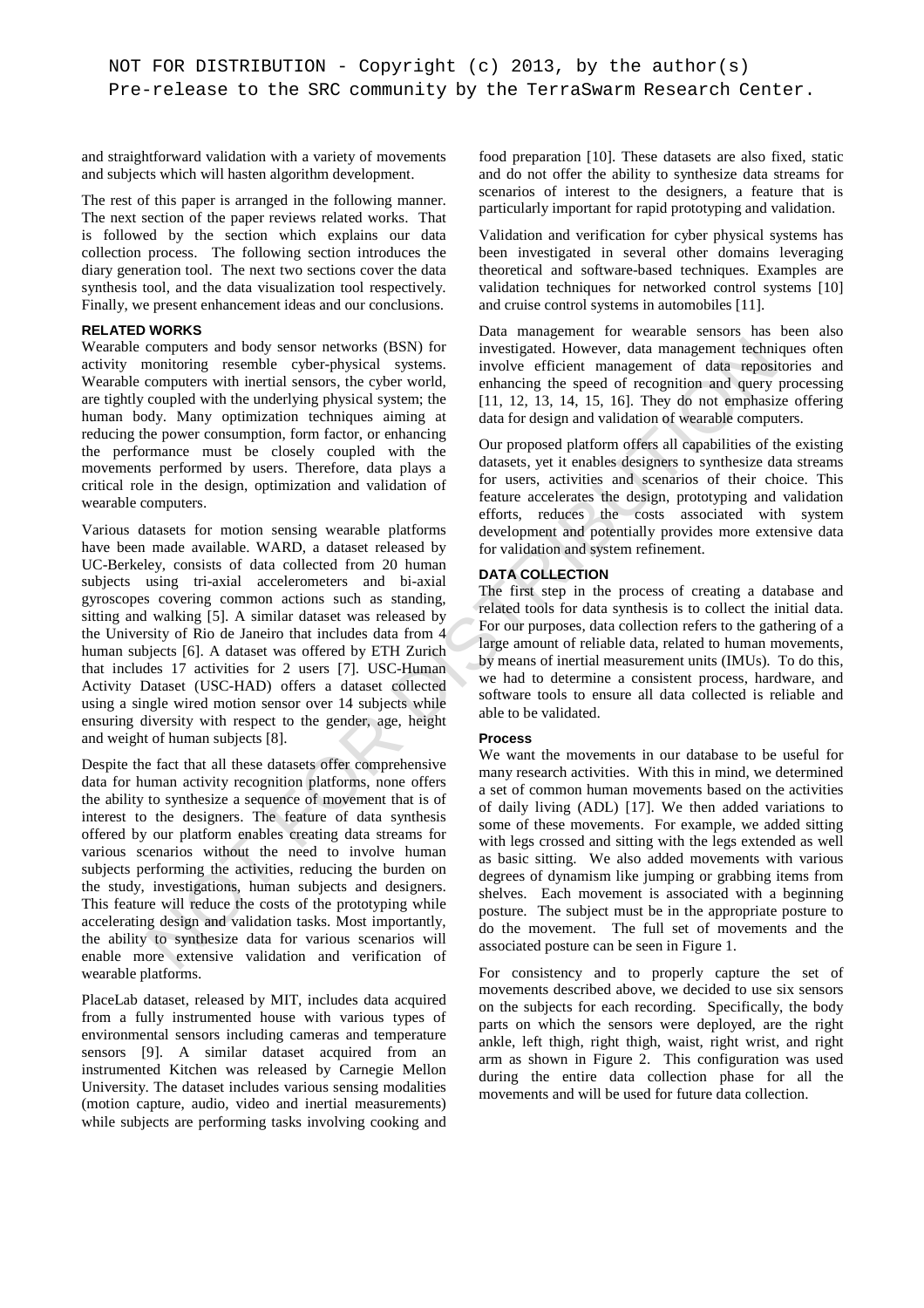

**Figure 1: Captured movements for each posture.** 

Using Sitting Sitting Sitting Sitting the smooth wind we believe is fast enough to collect normal<br>
interdimental The consideration of the movement. The acceleroment wave configured to smoothed the sitting<br>
is sixtying **Ly** The first consideration for this set up was maintaining consistent placement of sensors to allow easier merging and manipulation of data. The second consideration was to ensure every major limb could be captured. Because there is a limited number of sensors that can connect at one time, due to the limitation of Bluetooth supporting a maximum of seven connections at a time, we decided to work, primarily, with a single side of the body. We believe these are sensor locations that are likely for wearable devices and this configuration makes it possible to effectively monitor the movements of interest. Some sensors may be of little significance for some movements, but we felt this data should still be available to cover the entire set of movements. The additional sensor data may also allow users to determine redundancies and correlations between sensors that would not have been possible with a smaller set of sensors. The number and the location of sensors may be altered in the future provided that the users recognize that not all data collection sessions provide data acquired from all human body joints and limbs.



**Figure 2: Sensor location for data collection** 

Our initial data capture included 2 female subjects and 2 male subjects. Each subject performed each movement 15 times consecutively with a short pause between movements. This was done to increase the variety and randomness of the data set. Every repetition of the movement was slightly different even if it is performed by the same person.

#### **Hardware**

The primary hardware that we use for data collection is a set of custom built sensor boards as shown in Figure 3. The primary components on each board are an MSP430 microcontroller, a Bluetooth module, and an MPU9150 which has a 3-axis accelerometer and a 3-axis gyroscope. The sensors were configured to sample at a rate of 200Hz which we believe is fast enough to collect normal human movement. The accelerometers were configured with a range of  $\pm 2g$ , and the gyroscopes were set with a range of  $\pm 250^{\circ}/\text{second}$ . The data is captured with 16 bit analog to digital converters (ADCs) and passed through  $I<sup>2</sup>C$  to the MSP430. The processor time stamps the data and transmits the packets through Bluetooth to a base station PC where the data is written into a text file.



**Figure 3: Custom sensor board** 

As the data is collected from the sensors, we record video with a camera connected to the same PC at 15 frames per second (FPS) with 720p resolution to allow visual validation and annotation of the movements. The hardware tools are extremely functional toward our goal of collecting quality data that is consistent and that can be validated.

## **Software**

The software tools on the PC are the last component in the data collection and validation. As the sensor data and video are received, each sensor has its data stored based on the subject, the movement, and the sensor. The video is stored based on the subject and the movement. Each sensor has a tab delimited data file with the following data: $\text{Accel}_X$ ,  $\textit{Accel}_Y$ ,  $\textit{Accel}_Z$ ,  $\textit{Gyro}_x$ ,  $\textit{Gyro}_Y$ ,  $\textit{Gyro}_Z$ ,  $\textit{Mag}_X$ ,  $\textit{Mag}_Y$ ,  $Mag_{Z}$ , SensorPkt#, SensorTime, PCPkt#, PCTime.

The first three columns are accelerometer data and the second three are gyroscope data. Columns seven through nine are magnetometer data which are not calibrated and unreliable. The next two columns include the packet number and a time stamp from the sensor. The final two columns are the PC packet number and time stamp.

As was stated, the subjects performed each movement 15 times. This data needed to be parsed by individual movements for the database. Using the Data Visualization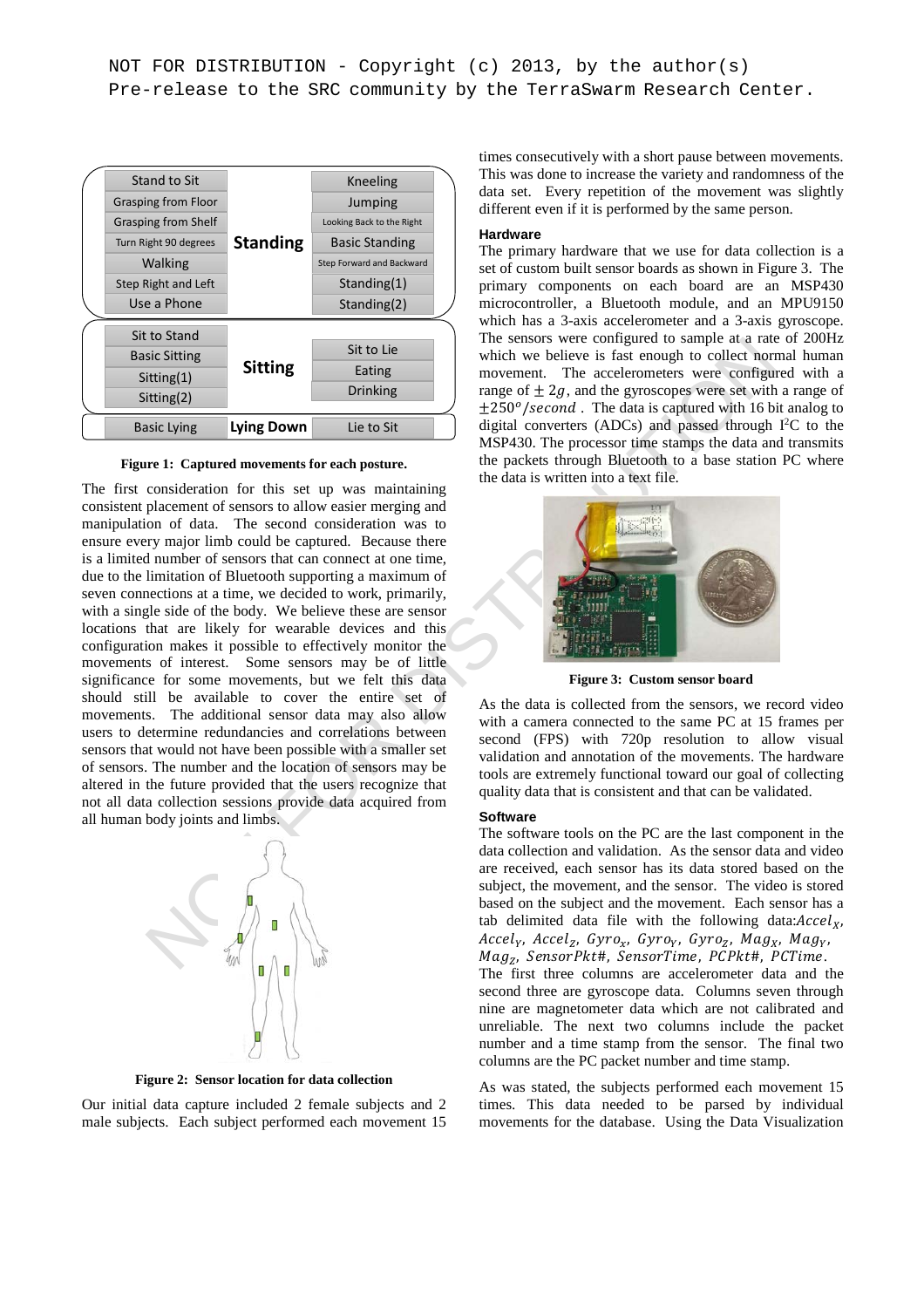```
NOT FOR DISTRIBUTION - Copyright (c) 2013, by the author(s)
Pre-release to the SRC community by the TerraSwarm Research Center.
```
tool discussed in the related section, we were able to see the sensor data and the associated video. Using this tool, the start and end of the movements were annotated through video and sensor data inspection. After this, the sensor data and the corresponding video were parsed. These new data files and video clips represent the building blocks for database that is used in the data synthesis toolset.

# **DIARY GENERATION TOOLS**

The Diary Generator is the primary input tool in this toolset. It is a Java based tool with a graphical user interface that allows users to select the relevant aspects of the motion diary.



**Figure 4: Graph Panel Display** 

#### **Graph Panel**

The first part of the Diary Generation Tool is the Graph Panel. The Graph Panel is used to load the file which lists the movements and the relationships between movements. As shown in Figure 4, the Graph Panel shows a graphical representation of the movements and the relationships between them. Each movement is a node in the graph and each directed edge shows legal movement progressions. The graph can also be used to add or remove movements.

## **Diary Generator**

When starting a new diary, the user can select between one and six sensor locations. The sensor modalities (*i.e.*, the gyroscope and accelerometer axes) can be chosen for use in the visualization tool. Finally, the user can select the subject for the diary generated. In the initial data set, there are two males and two females to select from. Additional data will being collected over time.

The Diary Generator graphical user interface (GUI) is split into two panels as shown in Figure 5. The panel on the left is split into two sections. The top section is static and includes the file control for the diary and the tool. The controls are used to manage the diary generation.

The bottom section of the left panel is reserved for loop controls and movements. The loop control allows the user to set up repetitions for a single movement or for a set of movements. For each loop iteration, the movement might be randomly selected from various available instances in the dataset. The movements in the left panel include all actions that can currently be performed. Based on the current posture of the subject in the diary, the list will

update dynamically to include the allowable movements as described in the Data Collection section.

Depending on the movement selected, one or two options are available. All movements have the "Mode" option which allows you to select the "Best", which is the default, or a "Random" movement from the database of movements for the chosen protagonist. In the current implementation, selecting "Best" mode will select the first captured trial of the movement in the database for the chosen protagonist. Selecting "Random" mode will randomly select one trial from all available trials of the movement for the chosen protagonist (i.e. male or female).

| hat allows users to select the relevant aspects of<br>ı diary.                                                                                                                                                                                                                                                                                                                                                                                                                  | from all available trials of the movement for the or<br>protagonist ( <i>i.e.</i> male or female).                                                                                                                                                                                                                                                                                                                                                                                                                                                 |  |  |  |  |
|---------------------------------------------------------------------------------------------------------------------------------------------------------------------------------------------------------------------------------------------------------------------------------------------------------------------------------------------------------------------------------------------------------------------------------------------------------------------------------|----------------------------------------------------------------------------------------------------------------------------------------------------------------------------------------------------------------------------------------------------------------------------------------------------------------------------------------------------------------------------------------------------------------------------------------------------------------------------------------------------------------------------------------------------|--|--|--|--|
| <b><i><u>INSTERNET</u></i></b><br><b>AUFR AVE</b>                                                                                                                                                                                                                                                                                                                                                                                                                               |                                                                                                                                                                                                                                                                                                                                                                                                                                                                                                                                                    |  |  |  |  |
| and from File Compose Sequence                                                                                                                                                                                                                                                                                                                                                                                                                                                  | START, Male, Mon Feb 17 15:03:35 CST 2014<br>New Diary<br>Start Diary<br>Stand to sit<br><b>Finalize Diary</b><br>Eating<br>Reset Diary<br>Drinking<br>Close Tool<br>Sit_to_stand                                                                                                                                                                                                                                                                                                                                                                  |  |  |  |  |
|                                                                                                                                                                                                                                                                                                                                                                                                                                                                                 | Using_phone<br>Start Loop<br>Walking<br>End Loop<br>Step_left_right<br>Sit to stand<br>Step_forward_backward<br>Sit_to_lie<br>Turning_90                                                                                                                                                                                                                                                                                                                                                                                                           |  |  |  |  |
|                                                                                                                                                                                                                                                                                                                                                                                                                                                                                 | Eating<br>Kneeling<br>Drinking<br>Walking<br>Standing(1)<br>Using phone<br>Stand to sit<br>Sitting(1)<br>Sit_to_lie<br>Sitting(2)<br>Lie_to_sit<br>Basic_sitting<br>STOP! * 0:0(Right Ankle, Waist, Right Arm, Right Wrist, Left Thigh, Right Thigh,)                                                                                                                                                                                                                                                                                              |  |  |  |  |
| <b>Figure 4: Graph Panel Display</b>                                                                                                                                                                                                                                                                                                                                                                                                                                            | <b>Figure 5: Diary Generator</b>                                                                                                                                                                                                                                                                                                                                                                                                                                                                                                                   |  |  |  |  |
| nel<br>part of the Diary Generation Tool is the Graph<br>e Graph Panel is used to load the file which lists<br>nents and the relationships between movements.<br>in Figure 4, the Graph Panel shows a graphical<br>tion of the movements and the relationships<br>hem. Each movement is a node in the graph and<br>cted edge shows legal movement progressions.<br>can also be used to add or remove movements.<br>ıerator<br>ting a new diary, the user can select between one | Some of the static movements (e.g. sitting, standing<br>have an additional duration option. This allows the<br>determine how long that an action is performed in the<br>The panel on the right displays the current diary sele<br>as they are made. This panel allows the user to keep<br>of the movements that have been selected as well<br>options selected for each movement.<br>This serves<br>preview of the diary file that will be generated. The<br>output file is saved as a text file with all of the nec<br>information for synthesis. |  |  |  |  |
| ensor locations. The sensor modalities (i.e., the<br>and accelerometer axes) can be chosen for use in<br>ization tool.<br>Finally, the user can select the<br>r the diary generated. In the initial data set, there<br>ales and two females to select from. Additional<br>being collected over time.                                                                                                                                                                            | The diary file is saved to the UserSpace folder on the<br>The file has the movement listing as well as inform<br>about the subject selected, sensors selected, and<br>Once the file is saved, it of<br>modalities chosen.<br>modified by hand to allow quick tests and updates s<br>increasing loop iterations or changing the mode or du<br>of a movement in the diary.                                                                                                                                                                           |  |  |  |  |
| Generator graphical user interface (GUI) is split<br>anels as shown in Figure 5. The panel on the left<br>to two sections. The top section is static and<br>he file control for the diary and the tool.<br>The<br>re used to manage the diary generation.                                                                                                                                                                                                                       | <b>DATA SYNTHESIS TOOL</b><br>Once the diary is completed, the Data Synthesis tool<br>started from MATLAB <sup>®</sup> . When launched, the<br>Synthesis tool will request an input diary file.                                                                                                                                                                                                                                                                                                                                                    |  |  |  |  |

**Figure 5: Diary Generator** 

Some of the static movements (e.g. sitting, standing, etc.) have an additional duration option. This allows the user to determine how long that an action is performed in the diary.

The panel on the right displays the current diary selections as they are made. This panel allows the user to keep track of the movements that have been selected as well as the options selected for each movement. This serves as a preview of the diary file that will be generated. The diary output file is saved as a text file with all of the necessary information for synthesis.

The diary file is saved to the UserSpace folder on the PC. The file has the movement listing as well as information about the subject selected, sensors selected, and sensor modalities chosen. Once the file is saved, it can be modified by hand to allow quick tests and updates such as increasing loop iterations or changing the mode or duration of a movement in the diary.

# **DATA SYNTHESIS TOOL**

Once the diary is completed, the Data Synthesis tool can be started from MATLAB®. When launched, the Data Synthesis tool will request an input diary file. Once selected, the Data Synthesis tool parses the diary file to resolve all loops and determine which movement data is necessary for synthesis. The movements are retrieved based on the diary data and stitched in order to generate the output data streams.

The Data Synthesis tool provides the primary outputs of the MoST toolset. These outputs are the sensor data files which represent the full stream of movements described in the diary file. One data file is generated for each sensor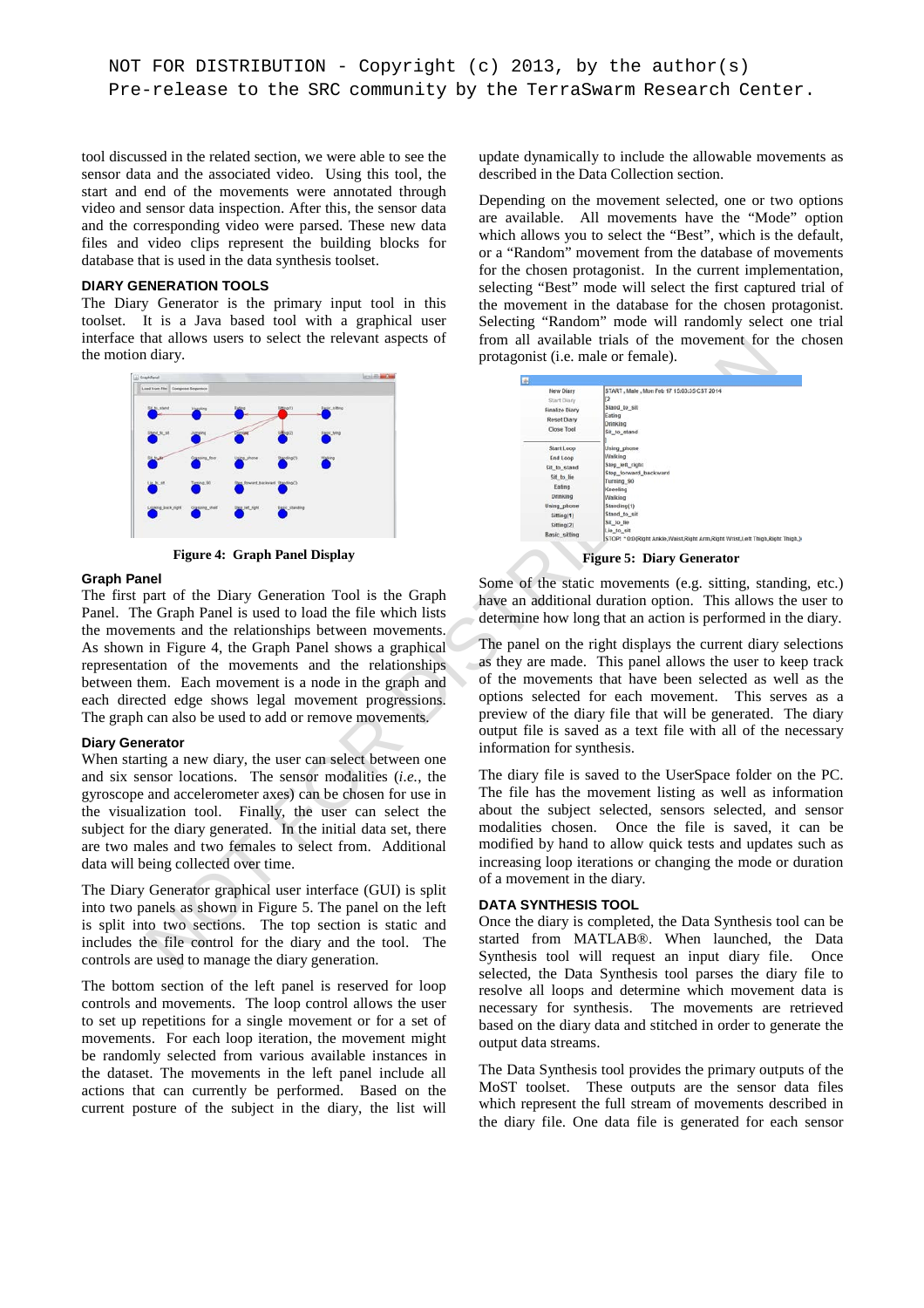requested in the diary file. These files represent synthesized data sequences based on the real data collection and the diary generated. Each tab delimited file will have sensor data in the 13 column format described in the Software subsection of the Data Collection section.

As was discussed, the final four columns in the file are packet counts and time stamps for the sensor and PC. Because the data output files are built from a collection of movement specific files, the columns which represent packet numbers and timestamps are generated in the tool as the data stream is synthesized. This ensures that the packet numbers and timing information are monotonically increasing which makes the data similar to data that captured in a single session. This step is necessary for the data to work properly in the Data Visualization tool, but it also adds another level of realism to the synthesized data.

In addition to the sensor data files, the Data Synthesis tool outputs two additional files used by the Data Visualization tools, an annotation file and a sequence file for the diary. The annotation file lists the sample numbers for the end of each movement in the synthesized data. The sequence file lists the order of movements to allow for video creation.

# **DATA VISUALIZATION TOOL**

The Data Visualization tool is the final tool in MoST. It is required that the Data Synthesis tool has been run on a diary before the Data Visualization tool can be run. When launched, the user will select which diary output to view.

As shown in Figure 8, the Data Visualization tool is broken up into two main areas, the data plot area and the video area. The data plot area loads the synthesized data files from the appropriate folder. Based on the sensor locations and sensor modalities selected in the Diary Generator, the relevant data will be displayed. There will be a single plot for each sensor modality. Each sensor will have its data plotted in a different color across the axes.

|                 |                                 |            |                                                      | Act X                                      |              |            |             |              |  |
|-----------------|---------------------------------|------------|------------------------------------------------------|--------------------------------------------|--------------|------------|-------------|--------------|--|
| ₩               | <b>CARL FORD PERMIT</b><br>tais | w          | w                                                    | that<br>Au Y                               | त्रस         | tate       | ww          | w            |  |
| $\overline{12}$ | <b>K2R</b>                      | <b>AND</b> | <b>MC</b>                                            | TDE<br>$A = T$                             | <b>STAR</b>  | ness       | <b>WOR</b>  | <b>THEFT</b> |  |
| 78              | 198                             | <b>MAY</b> | m                                                    | 1241<br>$C_{p+1}$                          | 1768         | m          | <b>With</b> | tage         |  |
| 756             | $\overline{\alpha}$             |            | <b>COLUMN 17 TWO</b><br>$-252$<br>PERMIT AND ARRESTS | <b><i>CARDON</i></b><br>m<br><b>Dyne Y</b> | w            | <b>TAN</b> | WM          | <b>MOF</b>   |  |
| 398             | io Sil                          | m          | w                                                    | 100<br>$C_{\rm P}$ of $Z$                  | <b>Visit</b> | TANT       | NOW         | HAN:         |  |
| 208             | XM                              | <b>MA</b>  | m                                                    | $+1001$                                    | MAI          | 1441       | <b>NO</b>   | HAN          |  |

**Figure 6: Data Visualization Tool** 

The annotation file generated by the Data Synthesis Tool is read by this tool and used to display the divisions between the movements in the sequence. In large data sequences with a lot of movements, this is useful for finding and investigating specific parts of the sequence. The annotation file can also be used outside of the tool for similar purposes.

The video panel in the upper right corner, which is synchronized to the data plots, will show the video that was captured with the data. Based on the sequence file generated by the Data Synthesis tool, the videos related to the data will be retrieved and linked together. This video offers two types of validation for the user. First, the user can confirm that the activities selected in the diary were properly synthesized. Secondly, the user can look at the specific movements to gain a better understanding of the related data.

# **ENHANCEMENTS**

Currently, MoST allows the creation of varying sequences of data which can be used for development of wearable computing algorithms. As the toolset matures, additional data and capabilities will be added to increase the utility.

First, more user data will be added to the back end database. Capturing an increased number of subjects will immediately add to the variability of the data set. Some new data captures can also occur in different context. Walking on different surfaces or sitting on different types of furniture will provide new sources of data variability.

We also plan to add variations in the synthesized data by modeling common sensor problems and modifying the captured data. For example, there has been work in activity detection with unknown sensor orientation [18]. We can model changes in orientation and sensor positions and apply these models to create new synthesized data. This would allow users of the toolset to explore concepts and to improve the robustness of their signal processing algorithms in the presence of variations.

rean is synthesized. This ensures that the packet of the data similar to dual that increase the dual information are monotonically<br>
which makes the detail similar to dual that is Currently, MoST allows the creation of Var We would also like to develop a mechanism for others to contribute to the toolset. Additional contributors from the community may add compatible data or even new models which could be used to add further variation to the outputs of MoST. We will leverage techniques used in the existing public webpages designed for data dissemination (*e.g.*, Physionet [19]), and will incorporate novel mechanisms that will facilitate the community contribution to the data sets. In particular, we will incorporate reconfigurable interface engines that will translate data added by the scientific community to the format suitable for the MoST toolset. The users will only need to incorporate XML files describing their data format, and the remaining tasks will be handled by the interface engines.

## **CONCLUSIONS**

We have developed the MotionSynthesis Toolset which will allow researchers to generate varying data sets. Generating relevant data more quickly will allow for quicker initial analysis and faster improvement of new algorithms. Being able to select specific sensors positions and modalities will allow system designers to make tradeoffs without building multiple systems. This will speed up the validation and refinement process.